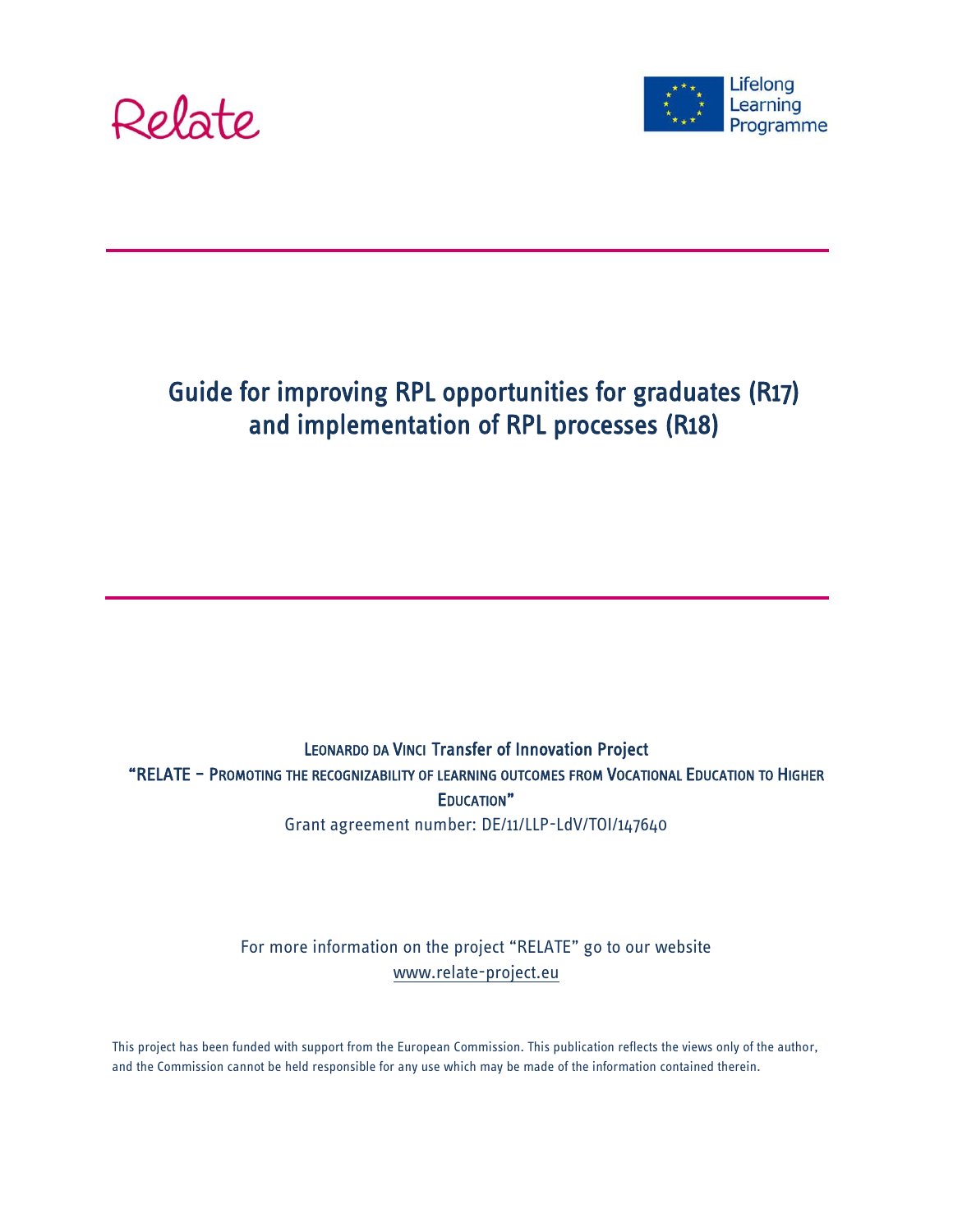



Guide for improving RPL opportunities for graduates and implementation of RPL processes are the results of work package (WP) 8. The aim of this work package is to draw conclusions from those experiences and to formulate guidelines and recommendations for a wide range of stakeholders from all over Europe. While formulating these documents, the project partners took into account the needs, potential benefits and objectives of different target groups.

It was decided during the project meeting that these two results will be combined, as they have many overlapping points. The aim of these results is to give guidelines so VET and HE institutions can improve the opportunities and implementation process of RPL. The suggestions have been presented in a table and made as a check list so it would be easy for the VET or HE institution to follow. Some of the suggestions apply only to one type of educational institutions, bbut quite many of the suggestions apply to VET as well as to HE.

| Suggestions applied for either VET or HE institutions or both                                                                                                                          |   |   |
|----------------------------------------------------------------------------------------------------------------------------------------------------------------------------------------|---|---|
| An institution should have the liberty to set their institutional RPL legislation<br>$\bullet$                                                                                         | x | X |
| based on national legislation, their best practice and prior experience.                                                                                                               |   |   |
| The codex of counselling and assessment/validation should be developed to<br>$\bullet$<br>assure the equal treatment of RPL applicants                                                 | X | X |
| A training should be offered to the counsellors and assessors to assure the<br>$\bullet$<br>quality of RPL.                                                                            | X | X |
| The organisations should gather the experience of those who have had RPL<br>$\bullet$<br>experience.                                                                                   | X | X |
| The VET institutions should inform their graduates to keep their documents<br>$\bullet$<br>(e.g tests, evaluations, learning diary, portfolio) from VET courses for future<br>studies. | x |   |
| RPL counselling should be provided at different stages (before, during and<br>$\bullet$<br>after admission).                                                                           |   | X |
| The impact of RPL should be evaluated during and at the end of the studies.<br>$\bullet$                                                                                               |   | X |
| There should be a timeframe for the RPL process.<br>$\bullet$                                                                                                                          |   | X |
| More e-opportunities, electronic environments etc. should be used.                                                                                                                     |   | X |

LdV Transfer of Innovation Project RELATE Guide for improving RPL opportunities for graduates R13 of milpromism a supportant to substitute of the processes (R18) Page 2 of 4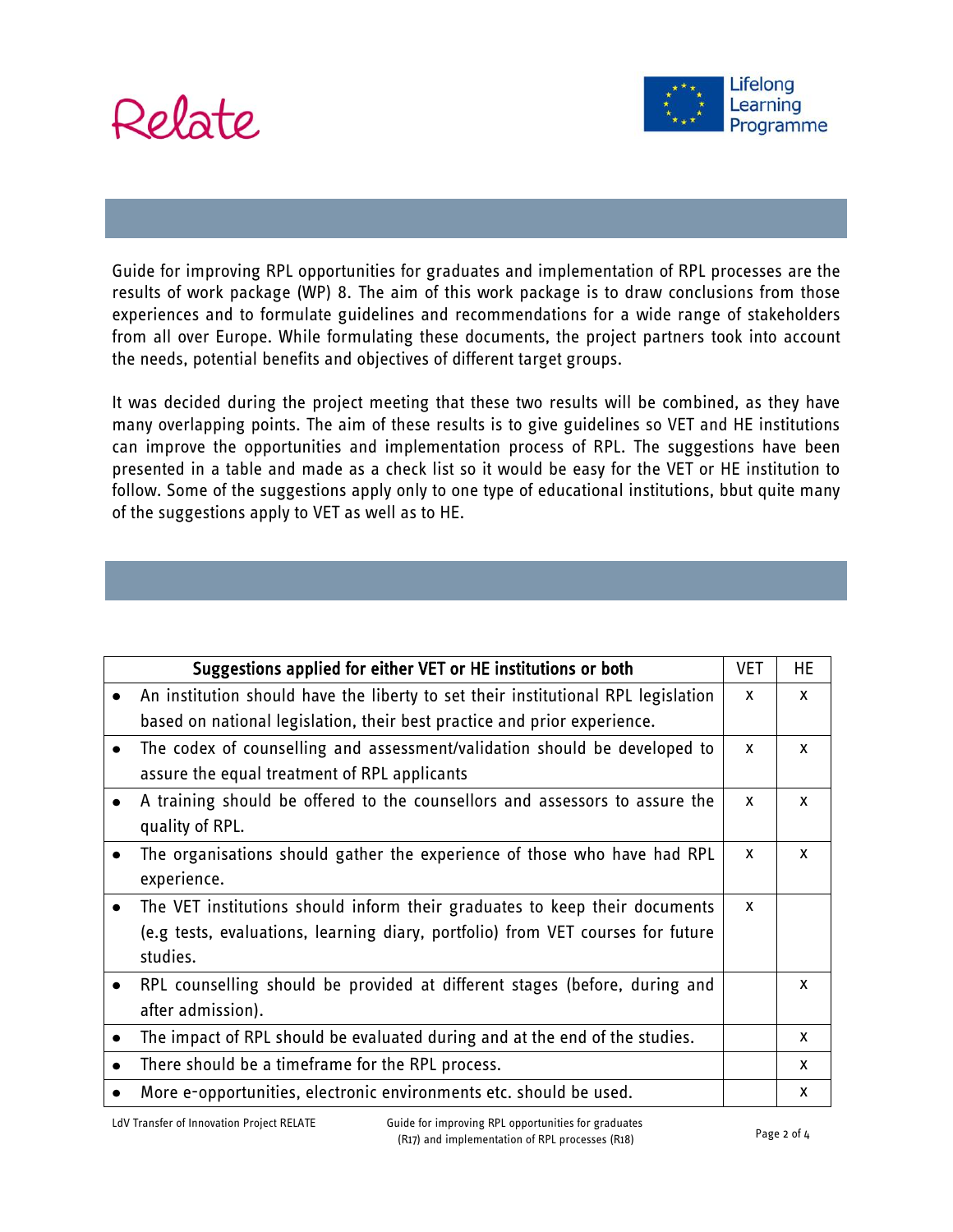



|           | The cooperation between HE and VET institutions should be done on program<br>level - teachers should compose the programs together. Learning<br>methodology on HE and VET levels should be similar/compared. Regular<br>meetings between teachers groups should be carried out to enable the<br>cooperation and different projects. | X | X |
|-----------|-------------------------------------------------------------------------------------------------------------------------------------------------------------------------------------------------------------------------------------------------------------------------------------------------------------------------------------|---|---|
| $\bullet$ | There should be agreements (MoU) between schools about recognition of<br>different subjects - clear indication about the evaluation.                                                                                                                                                                                                | X | X |
|           | Free choice modules could be used to prepare students for higher education -<br>on personal skills or professional skills basis.                                                                                                                                                                                                    | x |   |
|           | Shared work placement periods/assignments for VET and HE students (multi-<br>professional simulations, etc).                                                                                                                                                                                                                        |   | x |
| $\bullet$ | Simulation based methods to evaluate the competences, problem oriented<br>learning could be used. Shared evaluation materials could be used to see the<br>competence level of both VET and HE and to visualize for the students the next<br>competence level and skills to acquire in HE.                                           |   | X |
| $\bullet$ | RPL must be a priority for school management and the resources for this<br>cooperation should be provided.                                                                                                                                                                                                                          | X | X |